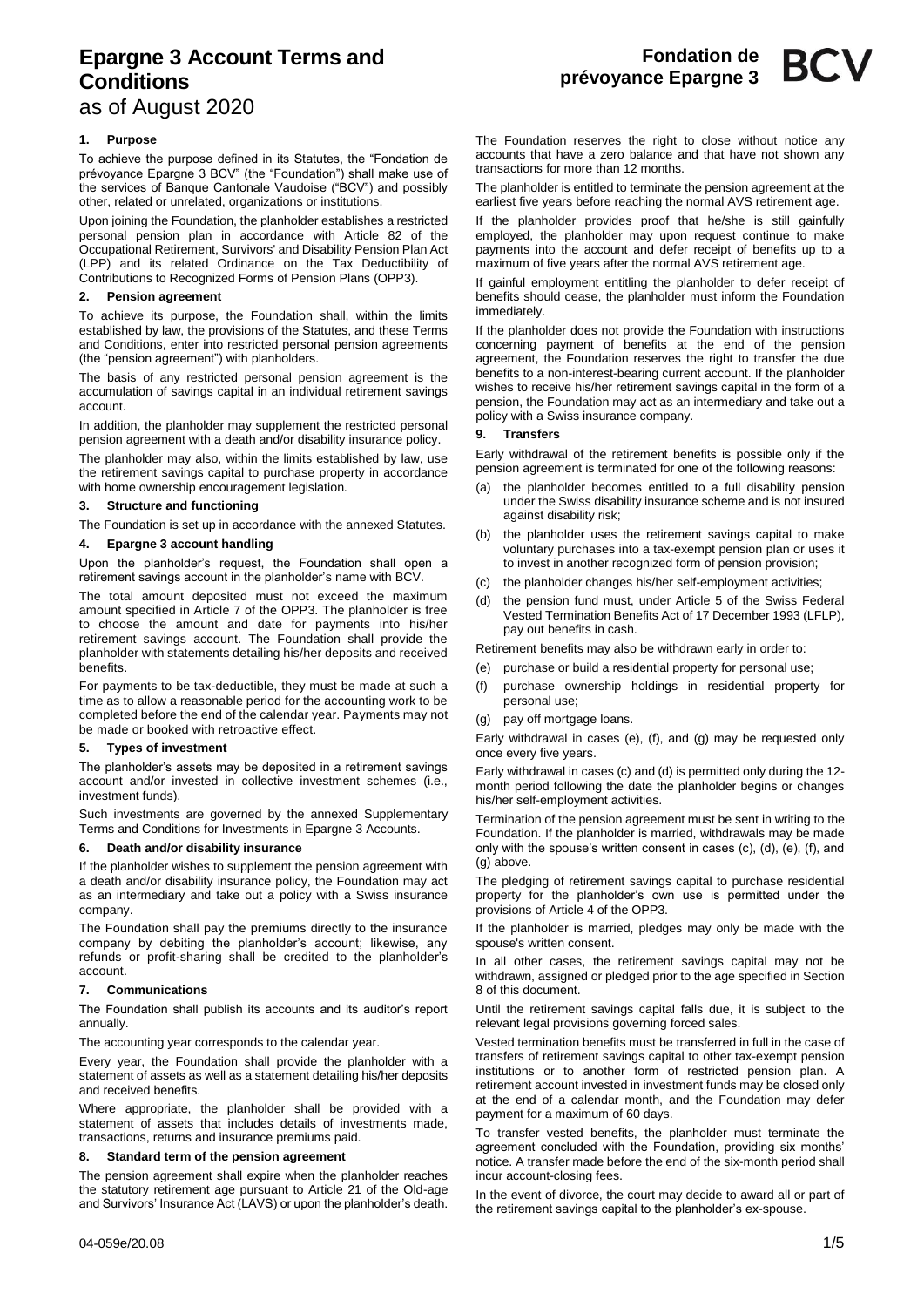## **10. Beneficiaries**

The following persons are considered beneficiaries:

- a. The planholder while he/she is alive;
- b. If the planholder dies, the persons below, in the following order of precedence:
- (1) the surviving spouse or registered partner,
- (2) direct descendants, as well as persons substantially dependent on the deceased for maintenance, or the person who cohabited with the deceased for an uninterrupted period of at least five years immediately preceding the death or who must support one or more of the couple's children,
- (3) the parents,
- (4) brothers and sisters,
- (5) other legal heirs.

The planholder may name one or several beneficiaries from among the persons listed in Section 10.b(2) above and specify their entitlements.

The planholder has the right to amend the order of precedence of the beneficiaries under Section 10.b(3) to b(5) listed above and to specify their entitlements. The planholder may communicate his/her choices in a written will or by letter sent to the Foundation. Persons listed therein, as well as persons specified above excluding direct descendants, have three months from the planholder's death to announce themselves to the Foundation and be recognized as beneficiaries by providing the relevant documents. In all cases, the Foundation reserves the right to request additional information and to demand documents from the applicant where deemed necessary to establish the applicant's entitlement to the benefits.

If the Foundation does not receive any written instructions from the planholder, the various beneficiaries falling within the same category shall be paid in equal proportions.

#### **11. Notice period for account withdrawals**

In accordance with FINMA's provisions on liquidity risks for banks, BCV may require 31 days' notice for all withdrawals from Epargne 3 accounts. In such case, the Foundation shall require the same 31 day notice period for all account withdrawals.

#### **12. Change of address and personal details**

The Foundation must be immediately informed of any changes of address and civil status. The Foundation disclaims all responsibility for any omission or failure by the planholder to provide sufficient information in this regard.

If, despite its efforts, the Foundation should lose contact with the planholder, it will apply the measures laid down in the Swiss Bankers Association's guidelines on dormant assets.

## **The Foundation may charge administrative fees in accordance with its own fee schedule.**

## **13. Objections**

Objections regarding documents sent by the Foundation must be submitted within 30 days. After 30 days, documents shall be deemed to have been accepted.

#### **14. Fees**

The Foundation reserves the right to charge fees as compensation for the administrative and financial management of the retirement savings capital.

There may also be a processing fee for extraordinary administrative tasks.

## **15. Amendments**

The Pension Board reserves the right to amend these Terms and Conditions at any time. The planholder and the Regulatory Authority shall be informed of amendments in an appropriate manner.

Amendments to the legal provisions on which these Terms and Conditions shall prevail and, from their entry into force, are applicable to these Terms and Conditions.

## **16. Annexes**

These Terms and Conditions may be supplemented by annexes.

#### **17. Registered civil partnerships**

A registered partner is treated as a spouse under the Registered Civil Partnerships Act (Lpart). A registered partnership is treated as a marriage, and the court dissolution of a registered partnership is treated as a divorce.

#### **18. Use of data**

To fulfil its obligations under the pension agreement, the Foundation may use the services of third parties such as BCV and/or other financial institutions. The planholder accepts that BCV and/or other financial institutions shall have access to his/her data insofar as this is necessary for them to fulfil their obligations. Moreover, the planholder agrees that his/her data can be used by BCV to provide services. In addition, the planholder acknowledges that the Foundation may be required by law to disclose information to duly authorized third parties. Data-protection provisions are set out in detail in the corresponding section of BCV's General Conditions.

## **19. Liability**

The Foundation shall not be held liable for the planholder's failure to meet his/her legal, contractual or regulatory obligations.

## **20. The Foundation's reporting requirement**

The Foundation complies with all filing and reporting requirements in Switzerland. Planholders are responsible for meeting any filing or reporting requirements imposed by foreign authorities; the Foundation disclaims all liability, and cannot provide assistance, in this regard.

## **21. Tax compliance**

The planholder undertakes to meet all tax obligations incumbent on the planholder relating to all of the planholder's taxable assets and income arising from the planholder's relationship with the Foundation throughout that relationship.

The planholder releases the Foundation from its confidentiality obligations with respect to the competent Swiss and foreign authorities and authorizes the Foundation to send the necessary information to those authorities at their request or, if Swiss legislation or agreements between Switzerland and the planholder's home country provide for an exchange of information or require such information to be disclosed, on its own initiative.

## **22. Residence and nationality**

In keeping with changes to the law, the Foundation reserves the right not to purchase securities for individuals who are not resident in Switzerland or who are not exclusively Swiss nationals and to require such individuals to sell fund units. The Foundation requests the units be sold within 30 days. If the sale does not take place within this period, the Foundation issues the sell order and credits the amount to the planholder's retirement savings account.

#### **23. Integrity and loyalty of managers**

All persons responsible for the management of the Foundation, as well as the institutions or persons responsible for wealth management, undertake to comply with the provisions concerning integrity and loyalty set forth in Articles 48f et seq. of the Swiss Ordinance on Occupational Retirement, Survivors' and Disability Pension Plans (OPP 2).

## **24. Miscellaneous**

Issues not addressed by these Terms and Conditions shall be governed by the applicable law.

#### **25. Entry into force**

These Terms and Conditions enter into force on 1 August 2020 and supersede all previous terms and conditions.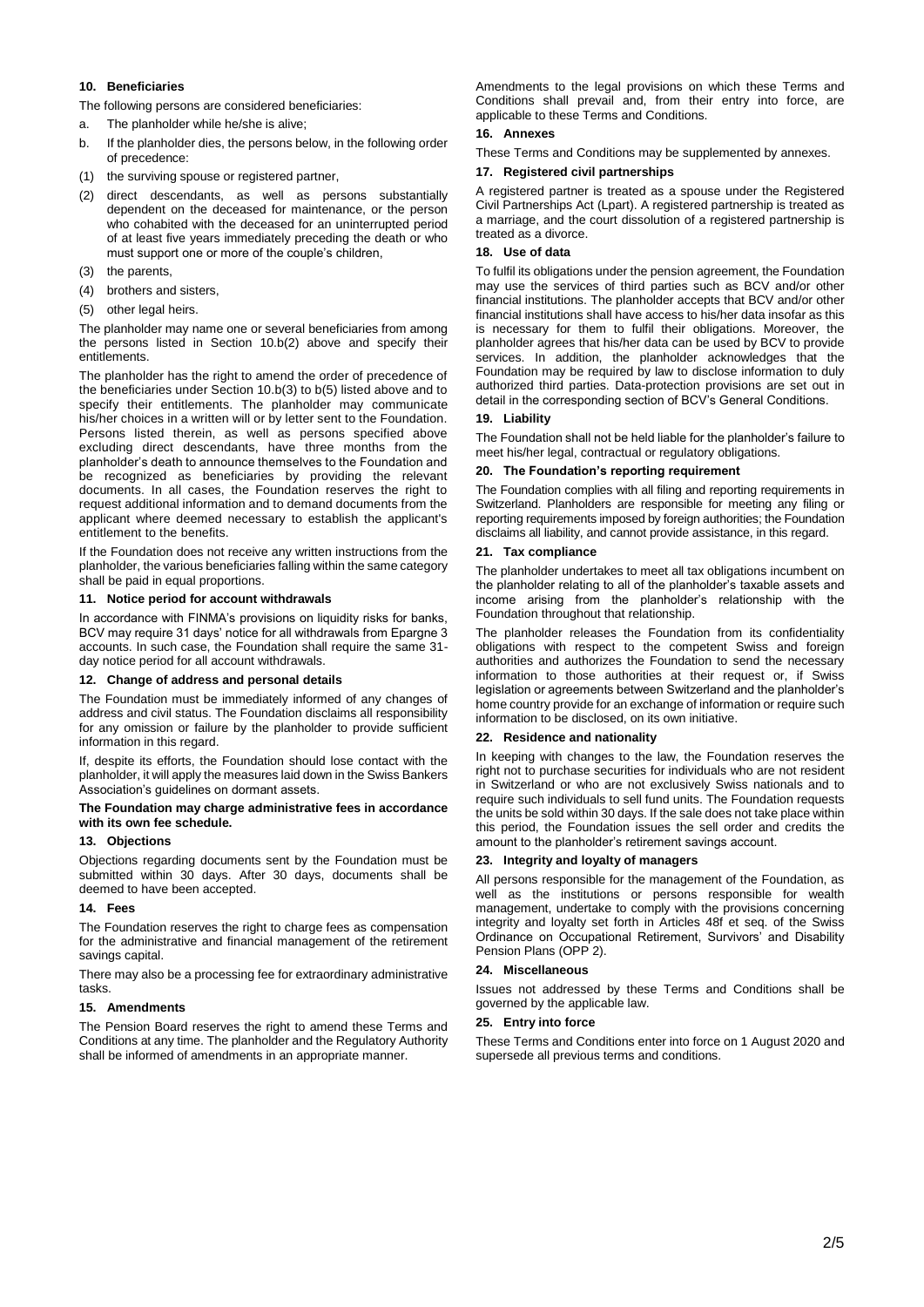# **Supplementary Terms and Conditions for Investments in Epargne 3 Accounts**

# **1. Purpose**

The planholder may deposit all or a part of his/her savings in a savings account and/or invest them in investment funds.

# Article 5 of the OPP 3 applies.

# **2. Principles**

Pursuant to the Statutes, the Pension Board is responsible for managing assets and establishing the objectives and principles within the framework of the law.

The Pension Board is responsible for the lawful management of retirement savings in accordance with the OPP 3 and OPP 2. Retirement savings shall be held with financial intermediaries such as banks, investment fund managers, and investment foundations whose wealth managers are subject to FINMA oversight.

The Pension Board ensures that assets are managed in the planholder's financial interest, with the aim of earning a return that corresponds to the level of risk taken.

## **3. Types of investment and return on accounts**

The retirement account yields a fixed rate of interest set by the Pension Board according to the interest rates offered by BCV. The Foundation shall inform planholders in advance of any changes by circular, through brochures available at BCV offices or by any other means that the Foundation deems appropriate, including by updating the "Epargne 3 account" page on BCV's website. All changes to the Foundation's terms and conditions appearing on bank statements sent to the planholder shall be binding on planholders, unless they expressly contest the changes in writing, sent to the Foundation within one month following the announcement.

These accounts are held entirely with BCV. Savings are invested, pursuant to Article 5 of the OPP 3, only in investment funds that are subject to FINMA supervision, distributed in Switzerland with FINMA's authorization, or issued by a Swiss investment foundation.

The Foundation makes use of the full range of investment possibilities within the meaning of Article 50.4 of the OPP 2, depending on which type of investment planholders choose. For savings accounts, the portion of the Foundation's funds held as cash with BCV could reach 100%. For savings invested in investment funds, the portion of the Foundation's funds held as equities or foreign currencies could reach 80% and 50%, respectively.

## **Investment risk is borne by the planholder; neither the value of the invested capital nor a minimum interest rate is guaranteed.**

## **4. Choice of investment fund**

The Pension Board determines which investment funds the planholder may choose from. Only collective investments that comply with the OPP 2 are offered.

The Pension Board may change the investment vehicles at any time. The planholder shall be informed of any such change and any new investment options available.

## **5. Information on investments**

Interim and annual reports, prospectuses, contracts and simplified prospectuses concerning investment funds managed or distributed by BCV may be obtained from BCV or from the fund manager Gérifonds SA or their websites. For other investment funds, the planholder must contact the fund manager directly.

At least once a year, the planholder shall receive an account statement and, where applicable, a securities account statement containing the value of the planholder's assets.

## **6. Fund units and securities account**

The Foundation shall, in its name and on the planholder's behalf, acquire fund units in accordance with the planholder's instructions with regard to investments authorized in Section 3 above. Fund units shall be held in a securities account linked to the planholder's retirement account.

## **7. Buying and selling fund units**

The planholder may buy or sell fund units on the dates specified by the Foundation (the "transaction dates" specified in the application form to change category). Buy and sell orders must be sent to the Foundation in writing. In the absence of clear instructions, retirement savings shall remain in the retirement account.

Retirement savings to be used to purchase fund units shall first be deposited in the retirement account and kept there until the investment date or no later than the 20th day of the following month.

In the event of a withdrawal pursuant to Sections 8 and 9 of the Epargne 3 Account Terms and Conditions, the Foundation shall sell fund units in proportion to the amount required. The Foundation shall set the date for the sale of fund units. Proceeds from the sale of fund units shall be deposited in the retirement account to be used in accordance with its intended purpose.

## **8. Evaluation**

Buy and sell orders shall be executed on the first transaction date (pursuant to Section 7 above) following receipt of the order by the Foundation, provided that the order can be processed within this timeframe. Otherwise, they shall be executed on the next eligible transaction date.

For investments in investment funds, the prices of individual shares are published in the financial press as well as on the BCV website and/or the relevant fund manager's website.

## **9. Fees**

The investment fee schedule is available on the BCV website and/or relevant fund manager's website. For all other fees, Section 14 of the Epargne 3 Account Terms and Conditions apply.

## **10. Oversight**

A report detailing investments and their performance shall be drawn up and submitted to the members of the Pension Board at each of its meetings.

## **11. Exercising shareholder rights**

The Foundation invests only in investment funds that are open to other institutions. The planholder can obtain information on the exercise of shareholder voting rights directly from the fund manager.

## **12. Other provisions**

In all other respects, the Epargne 3 Account Terms and Conditions apply.

## **13. Amendments**

The Pension Board reserves the right to amend these Supplementary Terms and Conditions at any time. The planholder and the Regulatory Authority shall be informed of amendments in an appropriate manner.

Amendments to the corresponding legal provisions on which these Terms and Conditions are based shall prevail and, from their entry into force, are applicable to these Terms and Conditions.

## **14. Entry into force**

These Terms and Conditions enter into force on 1 August 2020 and supersede all previous terms and conditions.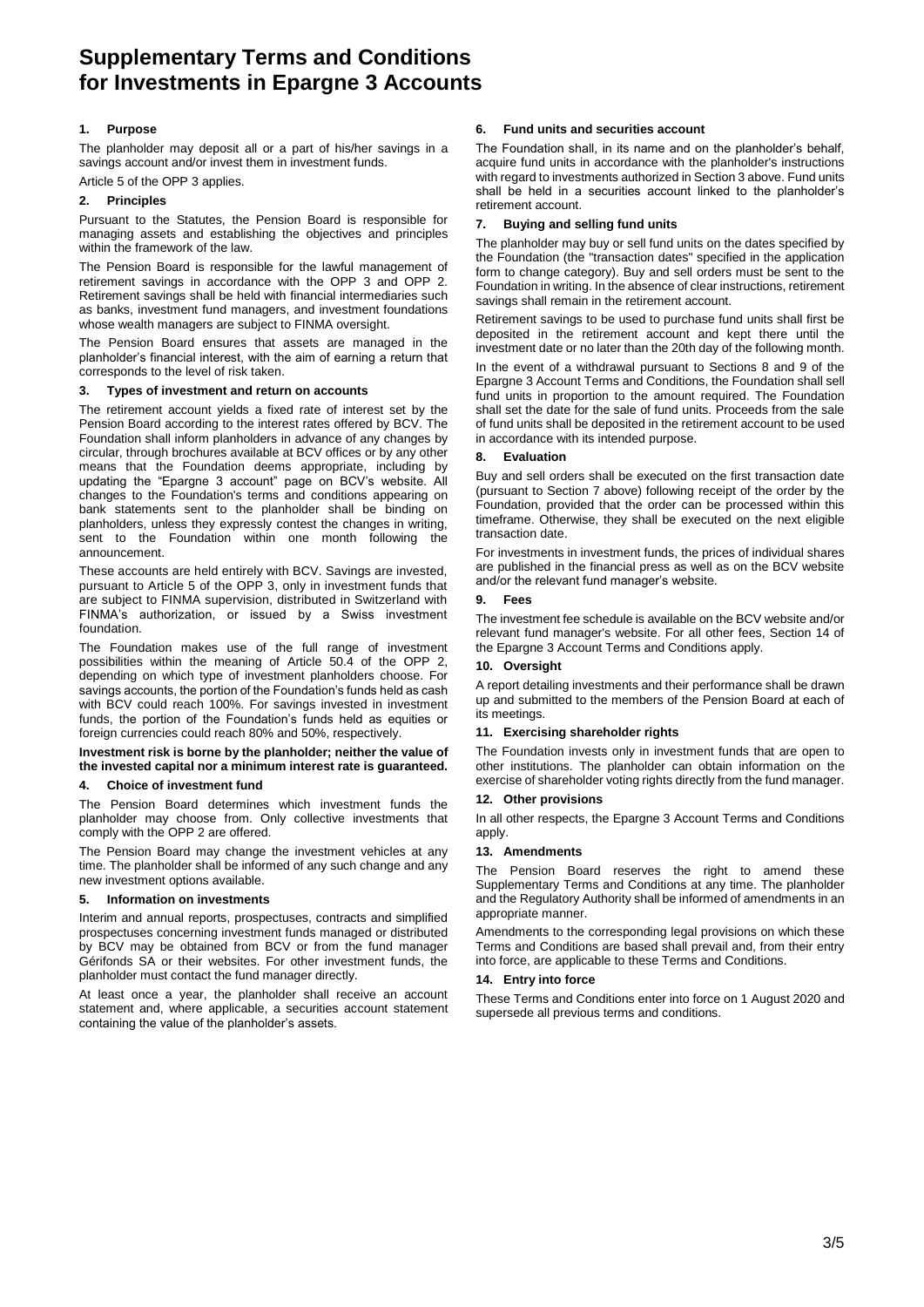# **Statutes**

## **1. Name, headquarters, purpose and capital**

## **Section 1**

Under the name of

#### **Fondation de Prévoyance Epargne 3 of Banque Cantonale Vaudoise**

Banque Cantonale Vaudoise ("BCV") hereby establishes a Pension Foundation (the "Foundation") under Articles 80 et seq. of the Civil Code and 80 et seq. of the Occupational Retirement, Survivors' and Disability Pension Plan Act ("LPP") and its related Ordinance on the Tax Deductibility of Contributions to Recognized Forms of Pension Plans ("OPP3"). The Foundation has its headquarters at BCV's place of domicile.

## **Section 2**

The purpose of the Foundation is to organize and administer restricted personal pension plans through restricted personal pension agreements (the "pension agreement") with individuals (the "planholder").

## **Section 3**

The Foundation is allocated an initial capital of CHF 20,000.00, which may be supplemented by further allocations from BCV or third parties, as well as from the Foundation's own revenues. In addition, pension assets of planholders who die without beneficiaries will be credited to the Foundation's free assets.

## **2. Scope of the Foundation and planholders' rights**

## **Section 4**

The Foundation enters into pension agreements with planholders; such agreements govern the nature and scope of the legal reciprocal relationship, that is the rights and duties of both parties. These pension agreements are governed by the Terms and Conditions laid down by the Foundation's Pension Board in accordance with the law.

These Terms and Conditions must be examined by the Regulatory Authority. The Regulations may, with the Regulatory Authority's consent and subject to the rights laid down in previous pension agreements, be amended in total or in part at any time by the Pension Board.

## **Section 5**

Under pension agreements concluded with the Foundation, individuals are free to choose between the various legal types of pension plan or to switch from one type to another, excluding transfers to vested termination benefits accounts or policies.

## **Section 6**

Investment of the Foundation's assets falls within the remit of the Pension Board, subject to any directives from the Regulatory Authority and the Ordinance on Implementing the Occupational Retirement, Survivors' and Disability Pension Plan Act (OPP2). Assets shall be deposited by the Foundation in its own name in an account held with BCV. The Foundation shall open a separate account for each planholder.

## **Section 7**

Planholders do not have any claim to the Foundation's free assets. However, the Pension Board may make payments to individual retirement accounts out of the Foundation's free assets, in accordance with its own objective criteria and the principles of occupational pension plans.

## **3. Organization**

## **Section 8**

The Pension Board is the governing body of the Foundation. It appoints the auditor. It may also appoint a management team.

## **Section 9**

The Pension Board comprises two to six members who are appointed by BCV for a period of two years and may be re-elected. In addition to the members appointed by BCV, the Pension Board shall appoint at least one external member who is not a representative of BCV and who is not involved in the Foundation's administrative management or asset management. This member must have no economic ties to BCV, to the company in charge of the Foundation's administrative management or to the company in charge of the Foundation's asset management. External members of the Pension Board shall be appointed to renewable, one-year terms.

The Pension Board is responsible for the administration and management of the Foundation and represents the Foundation in its dealings with third parties. It organizes itself internally, and appoints persons authorized to represent the Fund as well as those with signing authority.

The Pension Board may grant all or some of its powers to one or several of its members, as well as one or several persons who do not sit on the Pension Board e.g. the management team.

## **Section 10**

The chairperson of the Pension Board, or in his/her absence the deputy chairperson, convenes the Pension Board as often as required by the workload or when a member of the Pension Board demands a meeting in writing, and draws up the agenda.

The Pension Board may only transact business when the majority of its members are present. It may take decisions by correspondence if the decision is unanimous, provided that no member demands oral proceedings. The Pension Board's decisions shall be taken by simple majority, subject to Sections 14 and 15. The chairperson is a voting member and casts the deciding vote in the event of a tie.

All decisions taken shall be recorded in the minutes, which must be signed by the chairperson and the secretary.

## **Section 11**

Administrative expenses are covered by:

- (a) contributions from BCV,
- (b) possible contributions from planholders,
- (c) allocations from the Foundation's free assets.

## **Section 12**

The Pension Board appoints the auditor for a renewable term of two years. The auditor is tasked with auditing the Foundation's annual accounts and submitting a written report to the Pension Board detailing its actions and findings. The Foundation shall submit a copy of the report as well as all important communications to the Regulatory Authority, and to BCV for information purposes.

## **4. Accounting period and annual accounts**

## **Section 13**

The Foundation's accounting year corresponds to the calendar year. The annual accounts are closed at 31 December. Following the Pension Board's approval, the accounts are submitted to the relevant Regulatory Authority along with the auditor's report and the minutes of the Pension Board's meeting in which the accounts and the Foundation's administration are approved.

## **5. Amending statutes, dissolution and liquidation**

## **Section 14**

These Statutes may be amended at any time by the Pension Board by absolute majority of its members, on condition that it upholds the Foundation's purpose and has the approval of the Regulatory Authority.

## **Section 15**

The Foundation may be dissolved in the cases provided for by law.

In the event of dissolution, the Pension Board shall ensure that the statutory, regulatory and contractual rights of planholders are upheld. Within these limits, the Pension Board, with the approval of the Regulatory Authority, shall decide how to allocate the Foundation's free assets. Under no circumstances shall the Foundation's assets revert to BCV or be used in whole or in part to its benefit.

These Statutes were adopted on 11 December 1985, and amended on 1 June 1992, 1 January 2011 and 1 January 2015.